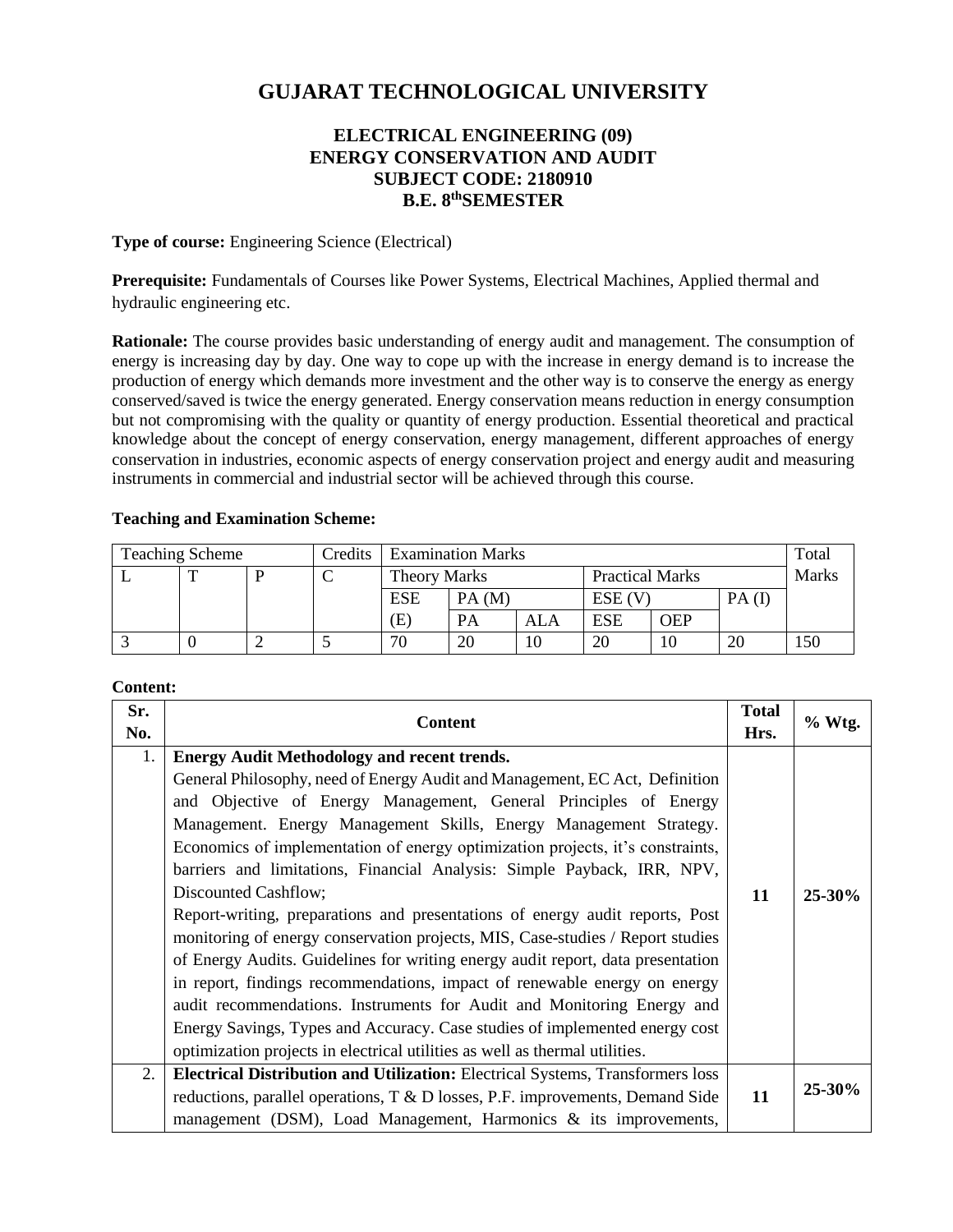|    | Energy efficient motors and Soft starters, Automatic power factor Controllers,     |    |            |
|----|------------------------------------------------------------------------------------|----|------------|
|    | Variable speed drivers, Electronic Lighting ballasts for Lighting, LED Lighting,   |    |            |
|    | Trends and Approaches. Study of 4 to 6 cases of Electrical Energy audit and        |    |            |
|    | management (Power factor improvement, Electric motors, Fans and blowers,           |    |            |
|    | Cooling Towers, Industrial/Commercial Lighting system, etc.)                       |    |            |
| 3. | Thermal Systems: Boilers- performance evaluation, Loss analysis, Water             |    |            |
|    | treatment and its impact on boiler losses, integration of different systems in     |    |            |
|    | boiler operation. Advances in boiler technologies, FBC and PFBC boilers, Heat      |    |            |
|    | recovery Boilers- it's limitations and constraints. Furnaces- Types and            |    |            |
|    | classifications, applications, economics and quality aspects, heat distributions,  | 10 | $20 - 25%$ |
|    | draft controls, waste heat recovering options, Furnaces refractory- types and      |    |            |
|    | sections. Thermic Fluid heaters, need and applications, Heat recovery and its      |    |            |
|    | limitations. Insulators- Hot and Cold applications, Economic thickness of          |    |            |
|    | insulation, Heat saving and application criteria. Steam Utilization Properties,    |    |            |
|    | steam distribution and losses, steam trapping, Condensate, Flash steam recovery.   |    |            |
| 4. | System Audit of Mechanical Utilities: Pumps, types and application, unit's         |    |            |
|    | assessment, improvement option, parallel and series operating pump                 |    |            |
|    | performance. Energy Saving in Pumps & Pumping Systems. Bloomers                    |    |            |
|    | (Blowers) types $\&$ application, its performance assessment, series $\&$ parallel |    |            |
|    | operation applications & advantages. Energy Saving in Blowers Compressors,         |    |            |
|    | types & applications, specific power consumption, compressed air system, &         |    |            |
|    | economic of system changes. Energy Saving in Compressors & Compressed Air          | 10 | $20 - 25%$ |
|    | Systems Cooling towers, its types and performance assessment & limitations,        |    |            |
|    | water loss in cooling tower. Energy Saving in Cooling Towers . Study of 4 to 6     |    |            |
|    | cases of Energy Audit & Management in Industries (Boilers, Steam System,           |    |            |
|    | Furnaces, Insulation and Refractory, Refrigeration and Air conditioning,           |    |            |
|    | Cogeneration, Waste Heat recovery etc.)Study of Energy Audit reports for           |    |            |
|    | various Industries and Organizations                                               |    |            |
|    |                                                                                    |    |            |

## **Suggested Specification table with Marks (Theory):**

| Distribution of Theory Marks (%) |          |         |         |         |         |  |  |
|----------------------------------|----------|---------|---------|---------|---------|--|--|
| R Level                          | 'J Level | A Level | N Level | E Level | C Level |  |  |
|                                  | 40       | 30      |         |         | ۰       |  |  |

## **Reference Books:**

- 1. Energy Audit and Management, Volume-I, IECC Press
- 2. Energy Efficiency in Electrical Systems, Volume-II, IECC Press
- 3. Energy Management: W.R.Murphy, G.Mckay, Butterworths Scientific
- 4. Energy Management Principles, C.B.Smith, Pergamon Press
- 5. Industrial Energy Conservation, D.A. Reay, Pergammon Press
- 6. Energy Management Handbook, W.C. Turner, John Wiley and Sons, A Wiley Interscience
- 7. Industrial Energy Management and Utilization, L.C. Witte, P.S. Schmidt, D.R. Brown, Hemisphere Publication, Washington, 1988
- 8. Hand Book of Energy Audits, Albert Thumann, P.E., C.E.M. William J. Younger, C.E.M., CRC Press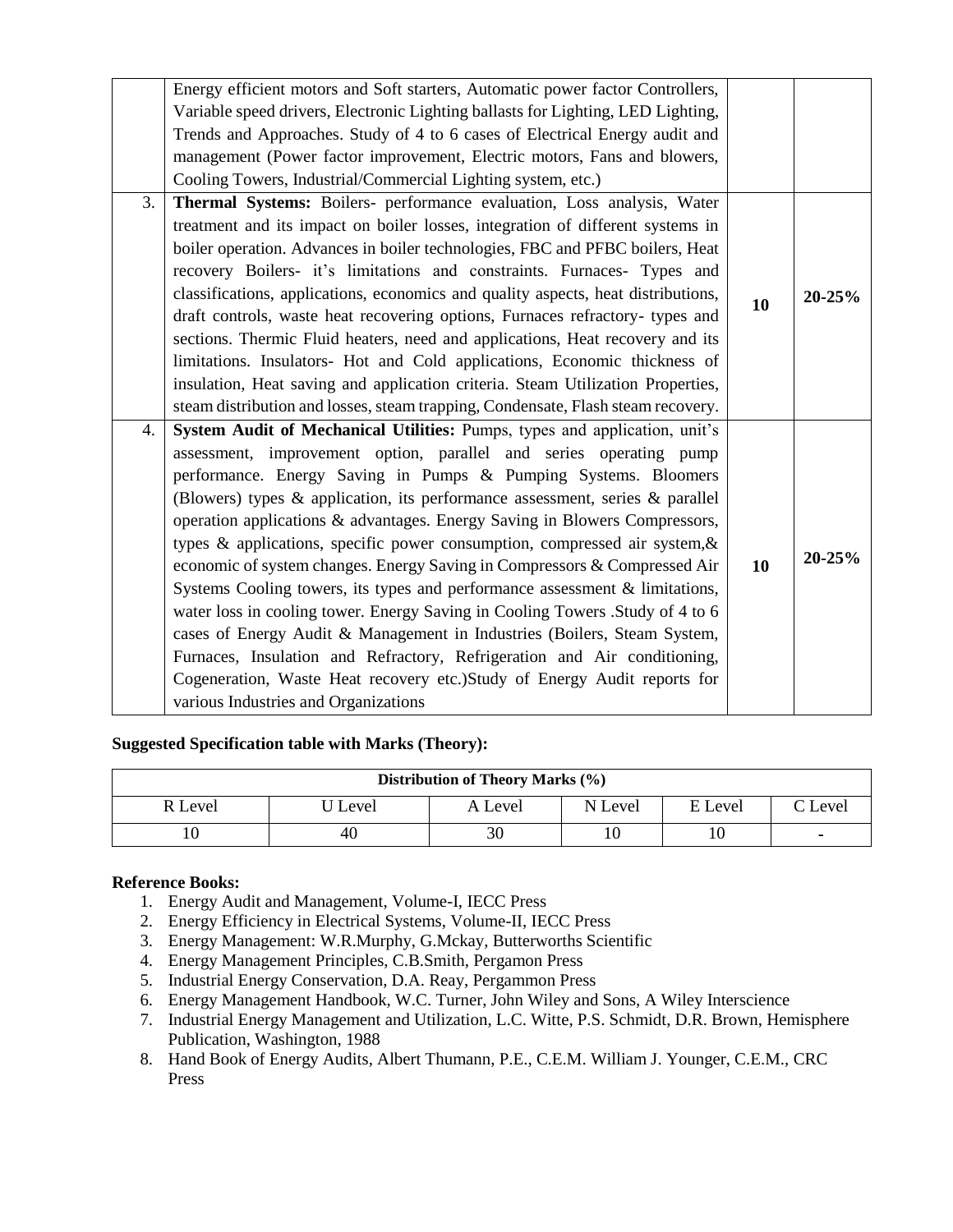**Course Outcome:** After learning the course the students should be able to,

- 1. Identify and assess the energy conservation/saving opportunities in different electric system
- 2. Identify and assess energy conservation opportunities in thermal system
- 3. Demonstrate skills required for energy audit and management.
- 4. Prepare energy flow diagrams and energy audit report
- 5. Suggest cost-effective measures towards improving energy efficient and energy conservation.

#### **Suggested list of experiments:**

- 1. Computing efficiency of DC motor/Induction Motor/Transformer
- 2. Calculating the efficiency of boiler / blowers / compressors etc.
- 3. Draw the energy flow diagram for an industry/shop floor division.
- 4. Study of various energy efficient equipment like LED lighting devices, Energy Efficient motors, Electronics ballast etc.
- 5. Soft starting of an induction motor
- 6. Study of Variable frequency drive based IM speed control for energy conservation.
- 7. Industry visit with an aim of
	- (i) Studying various energy management systems prevailing in a particular industry/Organization
	- (ii) Identifying the various energy conservation methods useful in a particular industry
- 8. Studying the various energy conservation methods useful in power generation, transmission and distribution
- 9. Study of APFC panel or Estimating the requirement of capacitance for power factor improvement.
- 10. Evaluating the energy conservation opportunity through various methods like simple payback period IRR and NPV.
- 11. Determine depreciation cost of a given energy conservation project/equipment
- 12. Study of various measuring instruments used for energy audit : Lux meter, Power analyzer, flue gas analyzer
- 13. Identifying the energy conservation opportunities in a lab, department or institute.
- 14. Prepare a sample energy audit questionnaire
- 15. Prepare a sample energy audit report
- 16. Prepare a technical report on energy conservation act 2003

# **SUGGESTED LIST OF STUDENT ACTIVITIES:**

Following is the list of proposed student activities: Assignments on solving simple numerical, Prepare a report based on a survey of at least two nearby industries on energy conservation measures adopted by them using questionnaire, Carry out a survey on internet and prepare a report on energy conservation act an ECBC. Carry out detailed energy audit of your Institute or any other official building.

## **Major Equipments:**

Anemometer, Lux Meter, Power Analyzer, Thermometer (Contact / Non-contact type), Tachometer (Contact / Non-contact type), Pressure Gauges, Multimeter, Ammeter (AC / DC), Voltmeter (AC / DC) Mandatory, Power Factor meter, Tong Tester, Earth Tester, Energy meter, Tri-vector meter, Stroboscope,

## **List of Open Source Software/learning website:**

https://beeindia.gov.in/ http://nptel.ac.in/